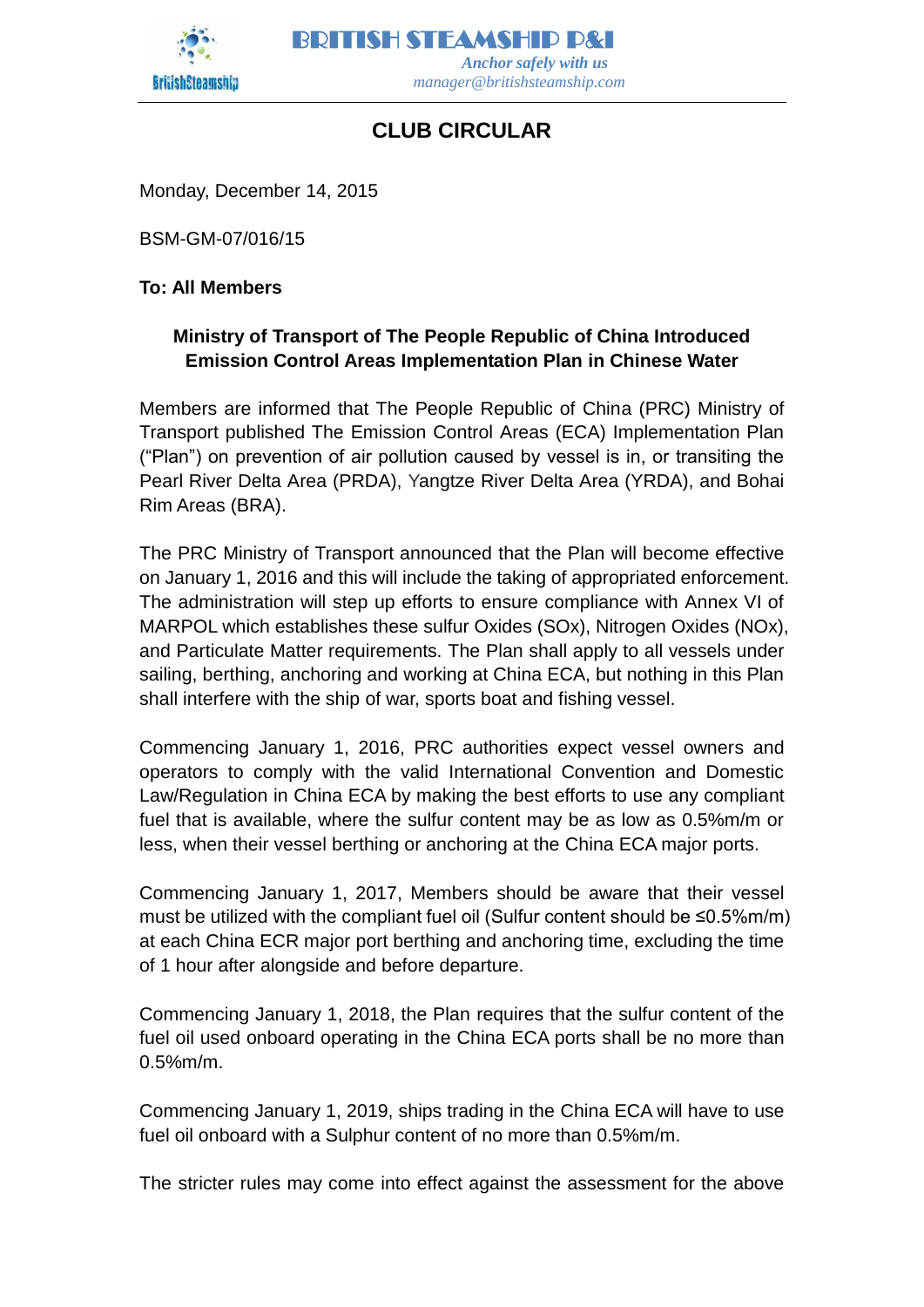

methods effectives before December 31, 2019.

- 1. Ships trading in China ECA will have to use fuel oil with a Sulphur content of no more than 0.1%;
- 2. Extending the ECA range
- 3. Others applicable measures

Ships may meet the SOx requirements by using approved equivalent methods, such as an apparatus or piece of equipment (for example, exhaust gas cleaning systems or scrubbers, which clean the emissions before they are released into the atmosphere), shore power, clean energy and others equivalent arrangements which must be approved by the ship's administration.

China ECA at PRDA referred to: (see Pic. 1)



Pic. 1

Major ports are Shenzhen, Guangzhou, Zhuhai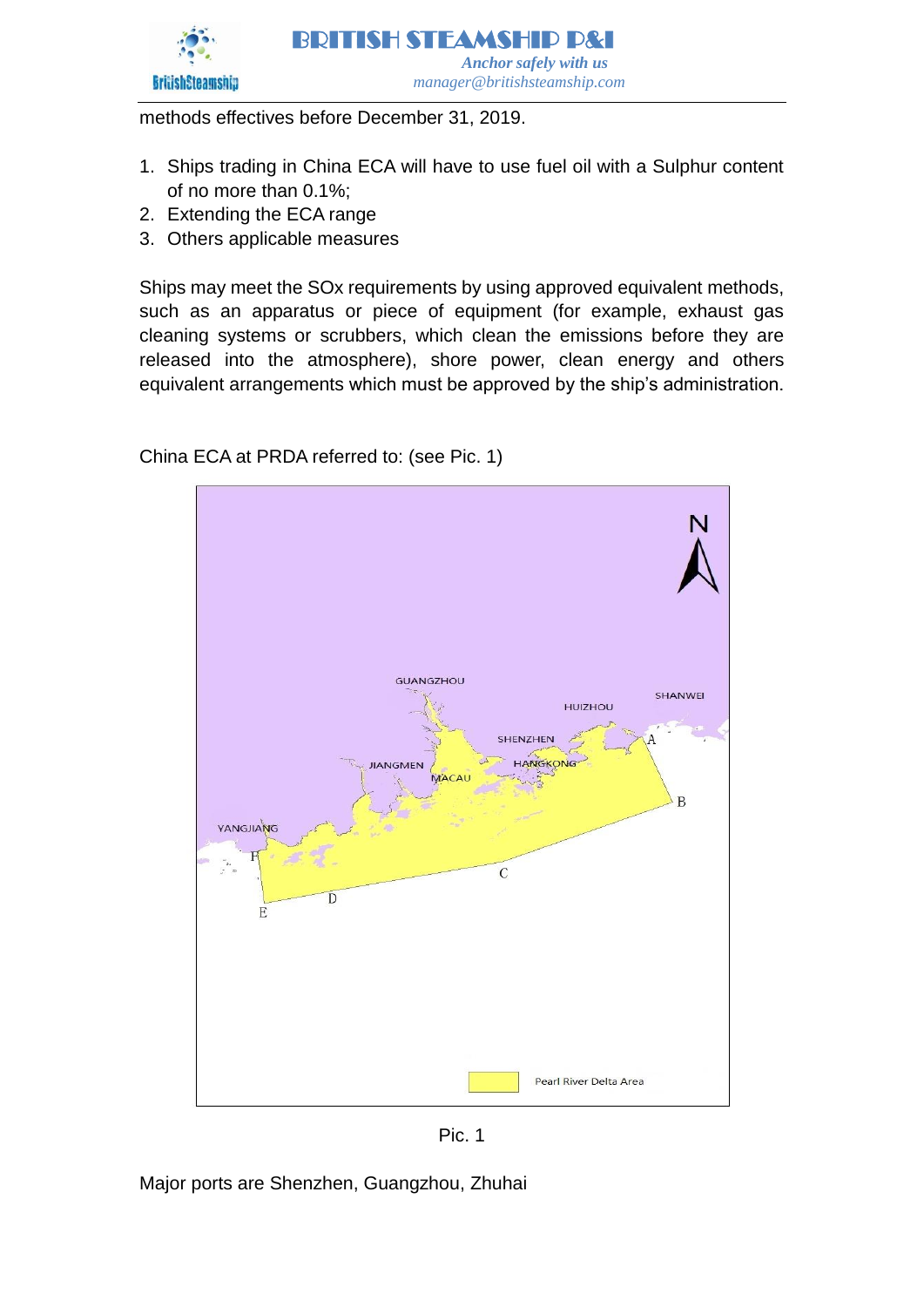

China ECR at YRDA referred to: (see Pic. 2)





Major ports are Shanghai, Ningbo – Zhoushan, Suzhou, Nantong